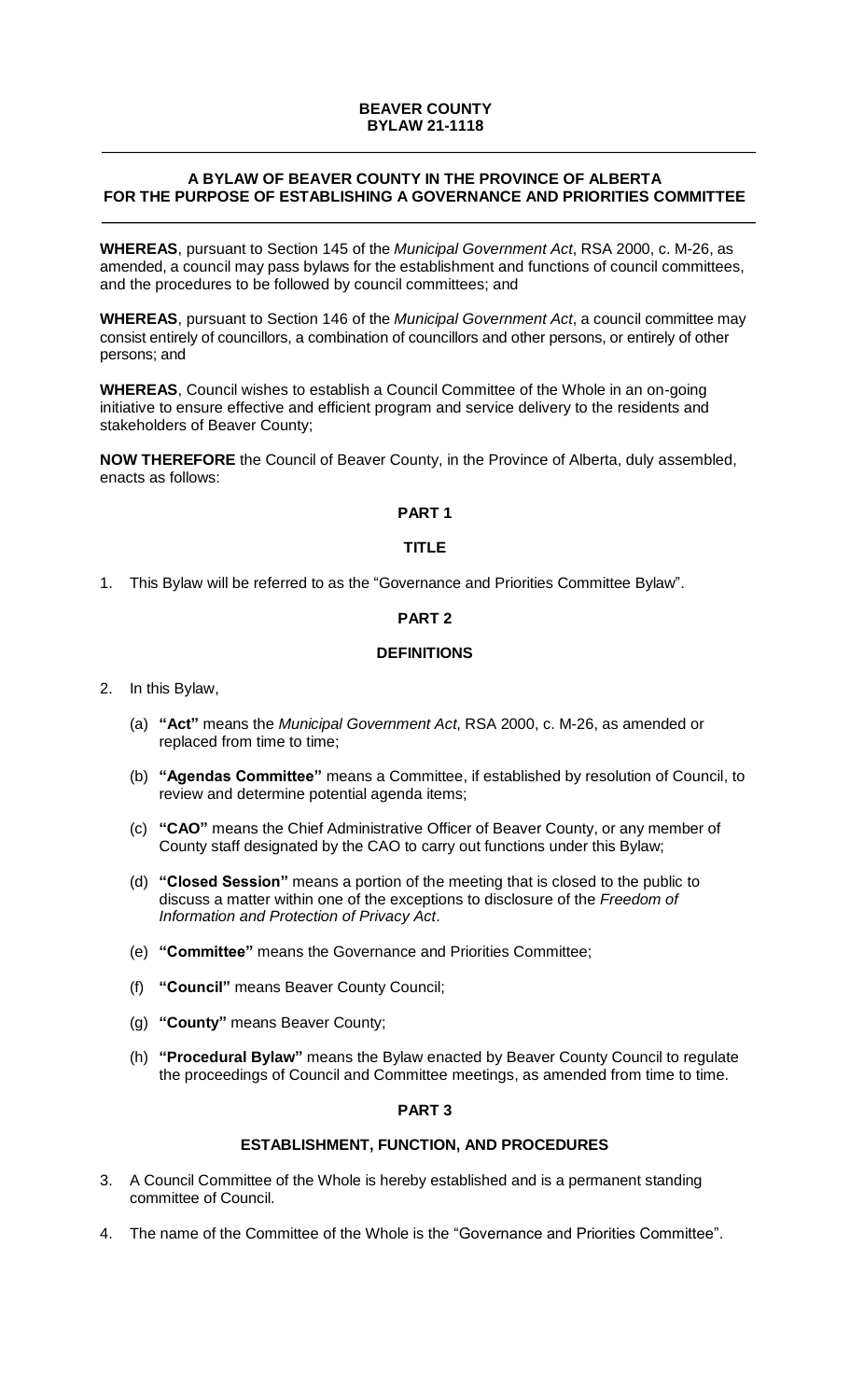- 5. The purpose of the Committee is advisory in nature, making recommendations to Council by way of resolution. Committee meetings serve as an opportunity for the provision of information on governance and policy matters and as an opportunity for Committee members to discuss and seek clarification on matters relating to County municipal business and interests.
- 6. No Council decisions are made at Committee meetings.
- 7. The Committee meets monthly in the Council Chambers of the Beaver County Services Centre on a day and at a time established by the Committee. The Committee may alter the day and time of meetings as the need arises.
	- (a) Committee members may attend by virtual conference.
- 8. All meetings of the Committee are chaired by the Reeve, or in the Reeve's absence, by the Deputy Reeve.
- 9. The quorum requirements of the Act apply to the Committee.
- 10. The Committee operates under the guidance of the Act and meetings comply with legislation that is applicable to regular Council or Committee meetings under the Act and Council's Procedural Bylaw, as amended from time to time.

## **PART 4**

# **COMMITTEE MEMBERSHIP**

- 11. The Governance and Priorities Committee is comprised of each member of Beaver County Council.
- 12. The CAO is the principal advisor to the Committee. Attendance of other municipal staff is at the discretion of the CAO.

## **PART 5**

## **TERMS OF REFERENCE**

- 13. The Committee is intended principally as a forum for information gathering and discussion rather than as a decision-making venue, therefore it is understood that the Committee is not a table for Councillor debate.
- 14. The objective of the Committee is to seek to understand various issues and to discuss and identify matters to be submitted to a formal Council meeting. Topics of discussion include, but are not limited to, Council orientation and training, strategic planning, budgets and audits, levels of service, policy development, etc.
- 15. The Committee makes recommendations on matters which it considers are within current policy.
- 16. The Committee refers matters which are not subject to current policy to Council. The Committee may make recommendations to Council regarding policy matters.
- 17. On a majority vote of Committee members in attendance, the Committee may determine to meet in private (in Closed Session) to discuss confidential matters. Closed Sessions are held in accordance with privacy legislation, the Act, and Council's Procedural Bylaw.
- 18. Council may delegate the review of reports or minutes from external Boards and Committees to the Committee.
- 19. Council may delegate other topics or initiatives to the Committee at its discretion.
- 20. Committee meetings are open to the public and notification of meetings is advertised in the same manner as regular Council meetings.